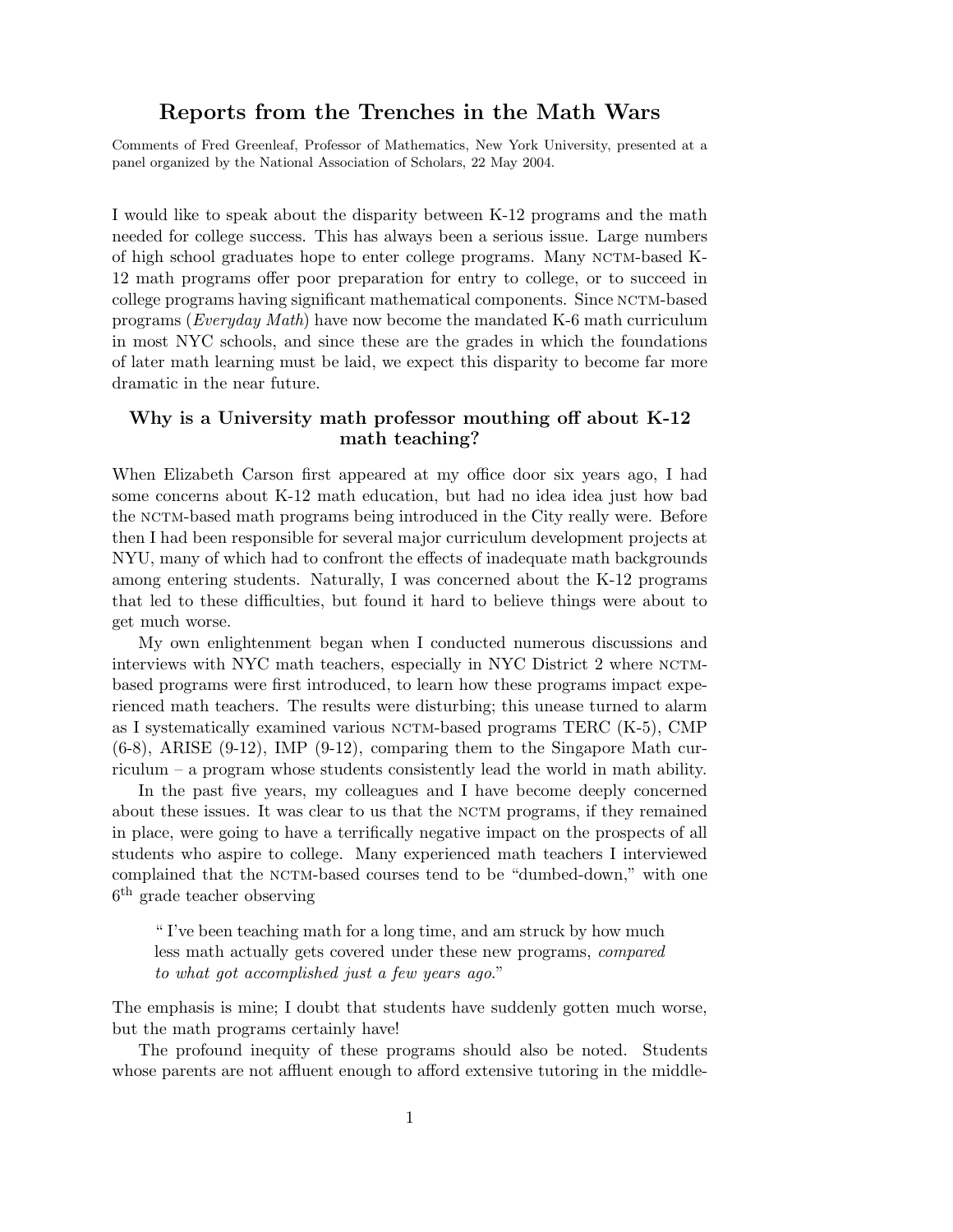and high school years are simply out of luck. As one very experienced and competent 4th grade math teacher told me,

"The only one who is going to benefit from these programs is Stanley Kaplan. For him they are a godsend."

## What do students need at the college level?

In my experience the greatest single obstacle to success for students entering  $\text{collective}$  – even in courses for non-math majors – is lack of PROFICIENCY in algebra and symbolic thinking. To elaborate, I would say that students need

- Fluent and automatic skills in algebra and symbolic thinking
- Basic concepts from geometry, up through trigonometry.
- Basic numeracy: confidence in dealing with decimals, ratios, proportions,etc.

• The ability to connect these skills with the real world – to handle verbal problems, translate them into mathematical form, and solve them.

The emphasis here is on "fluent and automatic" ability. If you have you have been through a curriculum that denigrates mastery of skills as "rote learning," or avoids symbolic methods in favor of drawing pictures, you will have real troubles at the college level. A quote from an article In defense of rote learning, by Ethan Aiken, seems appropriate here.<sup>1</sup> Making an analogy between learning to read and learning to use mathematics, he notes

"Success at learning to read begins with being able to recognize letters instantly, without conscious effort."

The same can be said of the algebraic skills that underlie most mathematics.

Failure to develop these skills can prevent a student from gaining entry to college. For instance, in the CUNY system about 70% of all applicants fail the simple university-wide test of math skills, and are denied entry to the senior colleges; at best they are shunted into remedial programs at a local community college. Once accepted to college, they find that many career paths require sufficient math skills to pass courses in calculus and statistics. These careers include: premedical and bioscience programs, business school programs, programs in architecture, design, economics, environmental science, engineering, the physical science, and of course mathematics. Those without the necessary math skills are excluded.

<sup>&</sup>lt;sup>1</sup>Aiken begins his article with a quote from Alfred North Whitehead: "It is a profoundly erroneous truism repeated by all copybooks, and by eminent people when they are making speeches, that we should cultivate the habit of thinking of what we are doing. The precise opposite is the case. Civilization advances by extending the number of operations which we can perform without thinking about them. Operations of thought are like cavalry charges in battle – they are strictly limited in number, they require fresh horses, and should only be made at decisive moments."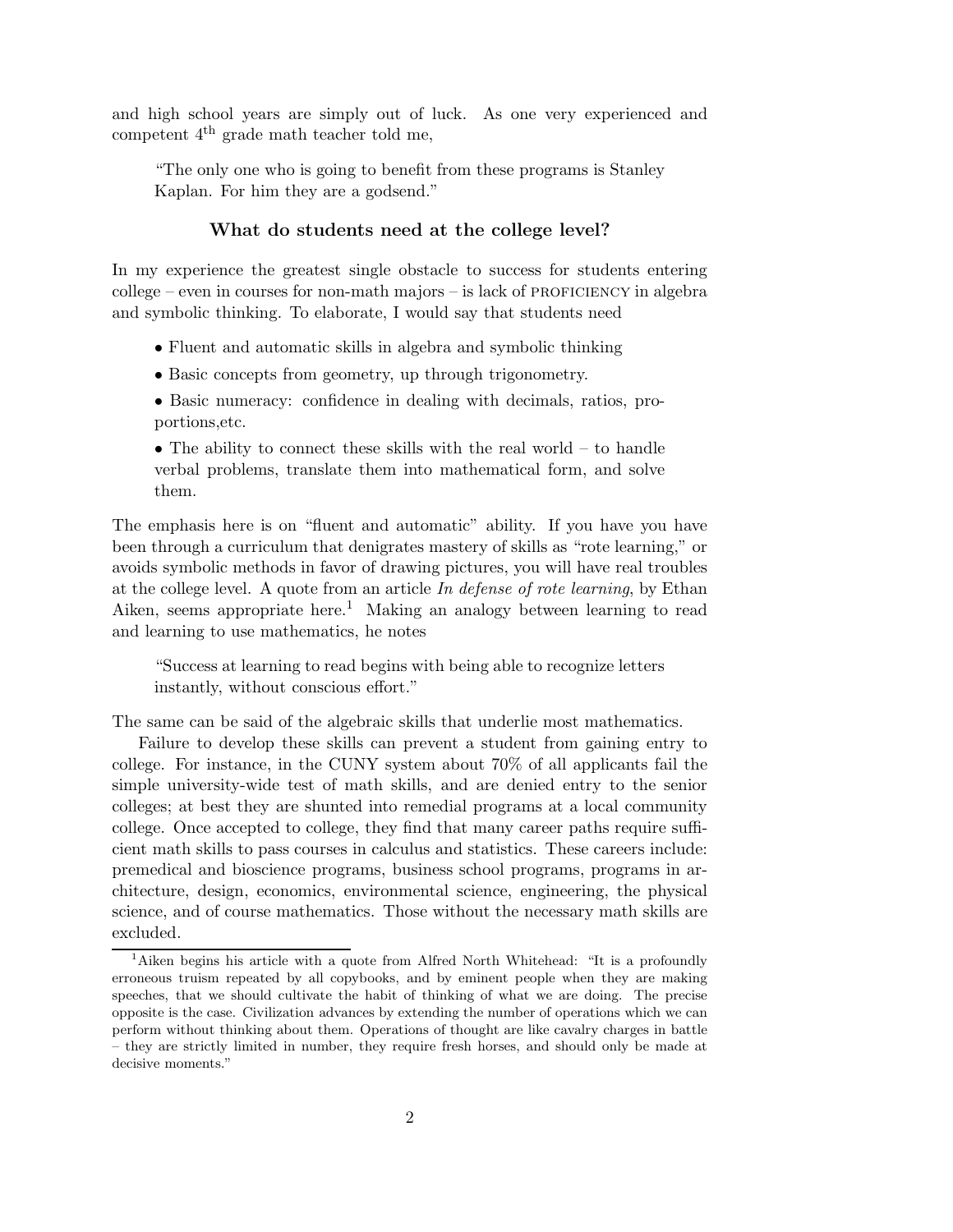Many adherents to the NCTM philosophy delude themselves into thinking that the college level emphasis on calculus and symbolic manipulation skills is archaic and will soon wither away in this age of calculators – that all levels of math education will soon merge into a seamless K-16 curriculum, all based on their principles of "learning by discovery" and without any need for what they refer to as "rote learning."

It will not happen. In college level mathematics, the calculator is the *last* tool you reach for – after you have analyzed a verbal problem, cast it in mathematical form, and applied enough algebraic technique to reduce the solution to a simple arithmetic calculation. Those who hope that the advent of calculators that do algebra will eliminate the need to actually learn algebra may be disappointed to discover that you have to be quite proficient in algebra to make use of such systems.

Finally, practitioners of the mathematical arts know that you have to experience math at one or two levels beyond the level at which you will employ math in everyday practice, in order to do it well. Hence the emphasis on calculus as a training ground, say for architects who will never again compute an integral once they graduate. That is true  $-$  but they will have to be quite proficient at trigonometry and geometry, must have a highly developed number sense, and will have to speak fluently with experts in such highly mathematical areas as stress analysis, etc etc. The folks who designed their undergraduate program know this, and will continue to retain calculus-level mathematics requirements.

## What is to be done?

Here are a few modest proposals.

1. Acknowledge that the math curriculum actually matters. California was one of the first states to adopt the newly developed NCTM-based programs, such as TERC (Investigations in Number and Space) in the elementary grades. It was also the first to decisively reject them, in part because of the soaring need for remediation among students entering the California system of colleges and universities. Beginning in 1997 the State reformulated its math standards for grades K-8, this time with strong input from practicing mathematicians as well as education specialists. These Standards spelled out a curriculum that focused on core topics, mastery of basic skills at each grade level, and a coherent curriculum that would lead students through basic algebra by the end of 8<sup>th</sup> grade. None of the nctm-based curricula made the state's appoved list of texts consistent with the goals of these standards. The NYC curriculum of choice, Everyday Math, has still not been approved in California although it has been revised since 2000 to downplay some of the NCTM-inspired excesses of the first edition.

A recent report by Wayne Bishop and William  $H \text{ook}^1$  follows several cohorts of students through grades  $2 - 5$ , comparing yearly statewide math scores of students whose schools adopted the programs recommended in the new Standards, with

 $1$ Urban elementary schools in California show stunning improvement in SAT-9 scores over initial four year period of new Math Standards, by Wayne Bishop, Department of Mathematics, California State University Los Angeles, and William Hook, Biology Department, University of Victoria, British Columbia; 12 pp, January 2004, to appear.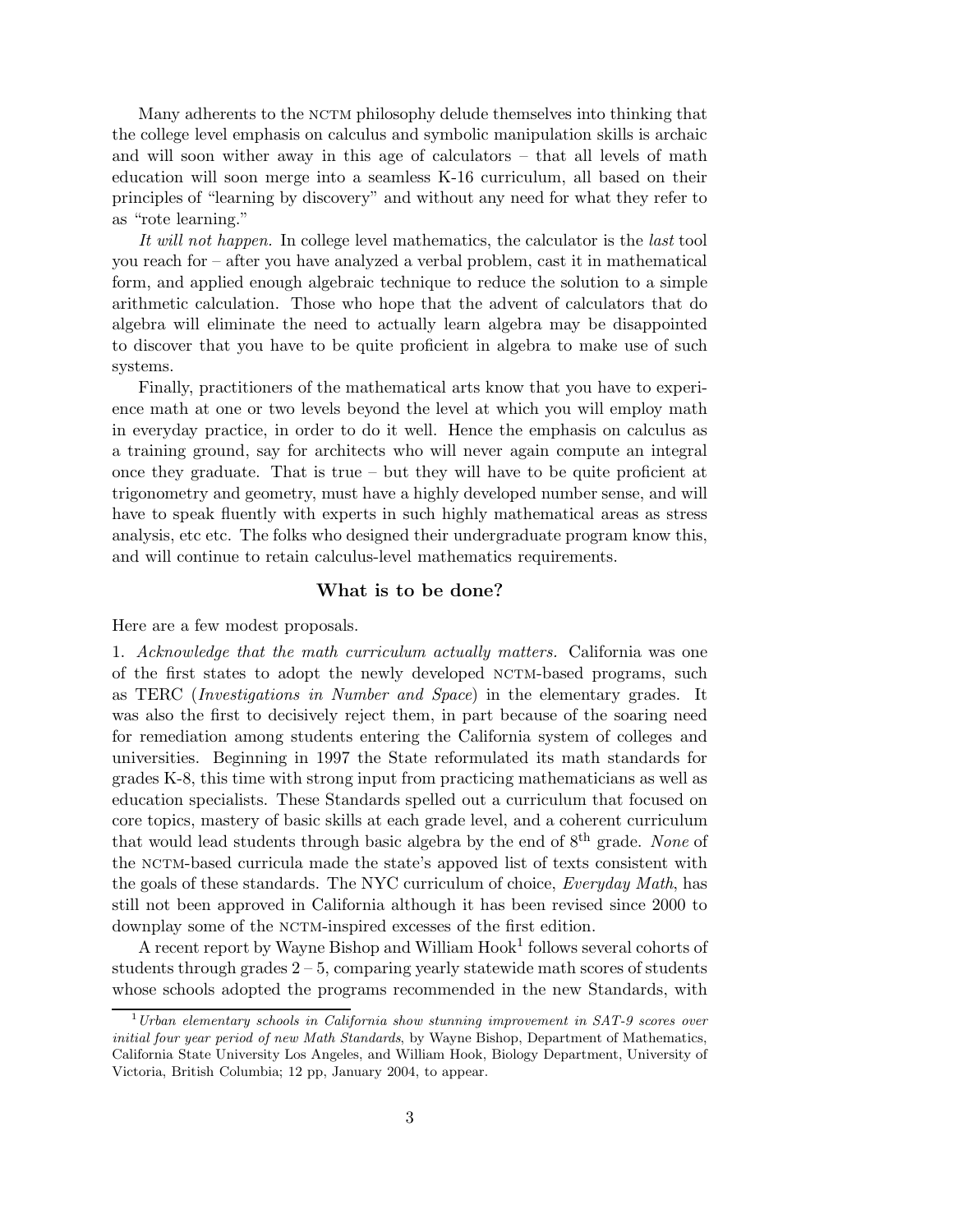schools in other districts that insisted on a temporary dispensation from them. At every grade level, math scores rose statewide during the study period 1998 – 2002, partly due to state mandated reductions in class size. However, the rise in scores at schools adhering to the new standards dramatically surpassed that at schools which retained programs based on the NCTM philosophy. Furthermore, this was true for all demographic profiles.

One step in the right direction might be to acknowledge these results, and take close look a look at the California Standards and curricular materials that are aligned with those standards.

2. The Role of College Math Departments. Sherman Stein, in his 1996 book Strength in Numbers, reports that at his school, University of California at Davis, about half of all graduates from undergraduate math programs end up as high school math teachers. That sounds higher than the percentage at some schools I have known, but I am convinced that a large cadre of our undergraduate majors will enter this career path, and that this constituency will be even more important in the future.

Those graduates will play a crucial role in preparing students for college level work. My question is this: Are math departments paying sufficient attention to the real needs of this large constituency? Their needs are not the same as those of majors planning to go on to higher degrees, the group math departments have traditionally favored. It is time for Math Departments to step up to the plate.

3. Alternative certification programs. Within the next year or two, all candidates for New York State certification to teach a disciplinary subject at the middle or high school level will be required to have undergraduate major degree in that (or a closely related) subject, meeting degree requirements specified by the disciplinary departments, rather than the School of Education in which they may be enrolled.

As the revised New York State rules for subject certification come into full force, I have serious doubts that Schools of Education will be able to recruit enough students capable of completing a math (or science) major *and* the usual degree program in education. Indeed, owing to the present shortage of math teachers, someone who has completed an undergraduate math major could get temporary certification, and by completing two years of summer programs in education become fully certified.

I believe this trend should be strongly encouraged. Math training has, in my experience, been woefully neglected in many Schools of Education, or severely distorted in the name of ill-conceived educational ideologies. What might help is a re-invention of the Master of Arts in Teaching, as a program in which Math Departments and Schools of Education are equal participants.

I have seen may fine students of mathematics decide, often well after completing their undergraduate degrees, that their interests lay in teaching. Graduates who make this career change would be encouraged by the existence of brief, wellfocused programs of this sort.

4. A Role for Math Specialists. I am less confident that the training of K-6 elementary teachers can be reformed. For openers, I modestly propose that all school system administrators responsible for math education policy should have